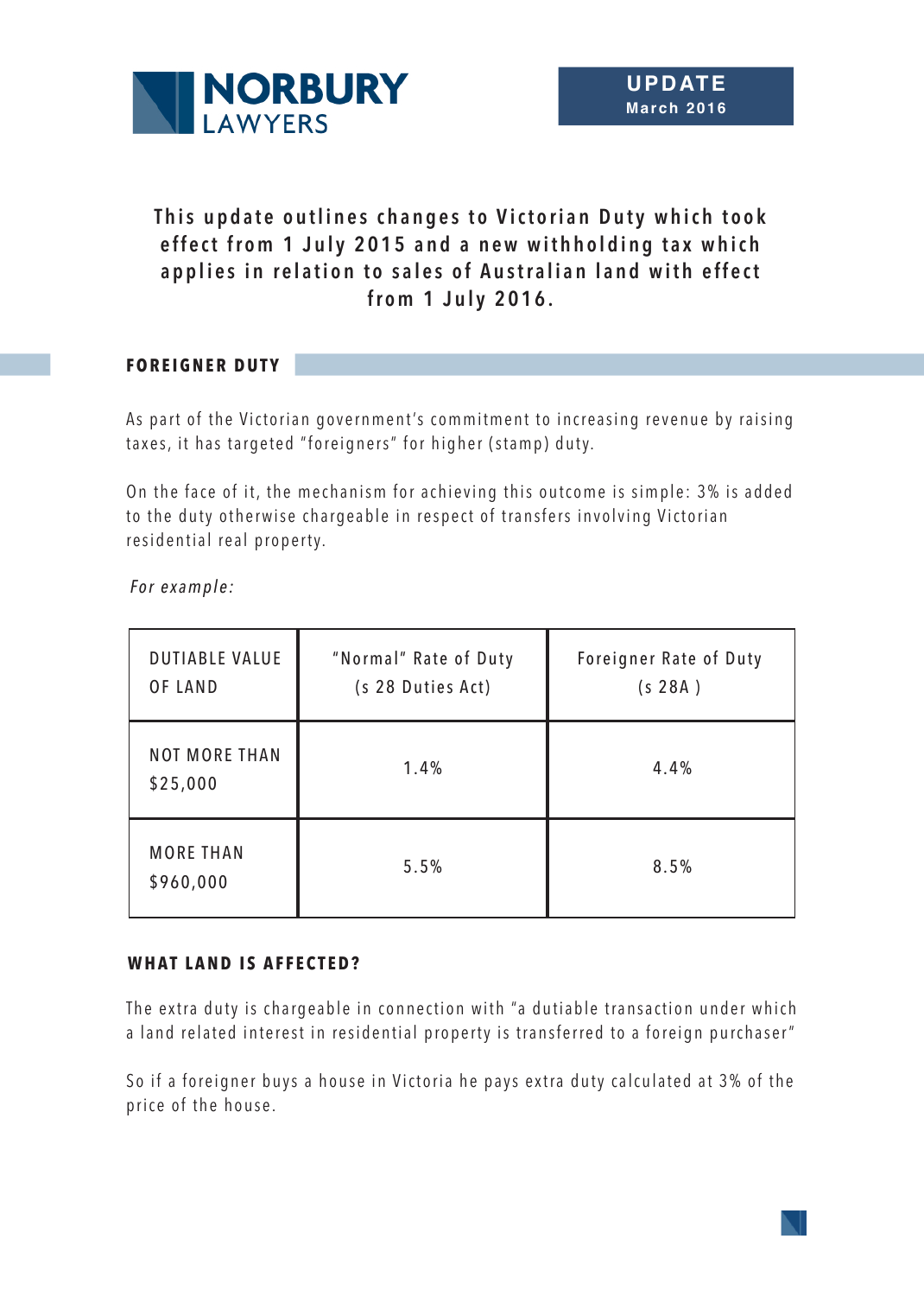## **WHAT IS A RESIDENTIAL PROPERTY?**

Land in Victoria

- on which there is a building affixed, or
- on which a foreign purchaser intends to affix a building

in each case that is

- designed and constructed solely or primarily for residential purposes, and
- may be lawfully used as a place of residence.

# *" i n t e n d s t o a ff i x a b u i l d i n g "*

What happens where non residential property is transferred to a foreigner and after completion, the foreigner decides to affix a residential building?

The foreign purchaser must within 14 days after deciding to affix a residence tell the Commissioner and pay extra duty.

## **COMMENT**

What if a foreigner buys broad acres with the intention of developing and subdividing into residential allotments?

If the foreigner sells vacant allotments in a housing estate, presumably he is not caught because he never formed the intention to affix a residential building, the subsequent purchaser forms that intent.

What if the foreigner's business is selling house and land packages and he buys the broad acres with that intent?

There is a liability for the extra duty on the whole of the broad acres, in cluding that part which will be used for roads, public open space, etc. because residential property is the primary purpose of the purchase. Presumably the extra cost will be recovered from the Australian end purchaser of the house and land package.

What if the foreign purchaser purchases or develops a multi story building which has a commercial or industrial use, but there is a caretaker's residence in the development?

No extra duty because the caretaker's residence is not primary purpose.

What of commercial residential developments eg hotels, serviced apartments?

According to the Commissioner, these are residential properties and subject to the additional duty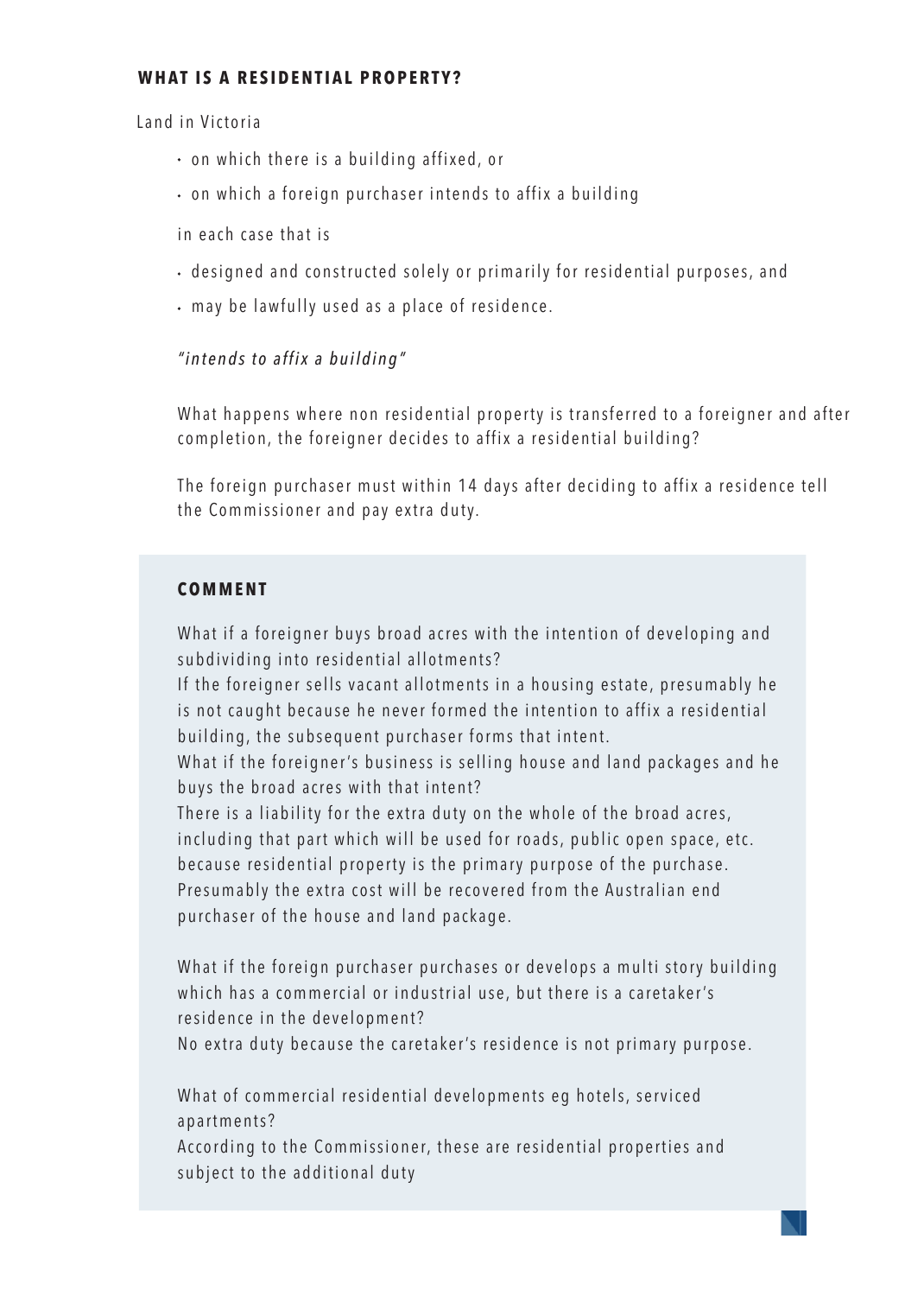#### **WHO IS A FOREIGN PURCHASER?**

A transferee who is

- a foreign natural person
- a foreign corporation, or
- the trustee of a foreign trust

A foreign natural person is anyone who is not

- **a)** an Australian citizen
- **b)** a New Zealand citizen with the appropriate Australian visa (which is given to any New Zealand citizen provided they are neither sick nor badly behaved), or
- **c)** any other person with an Australian visa allowing them to remain in Australia indefinitely.

A foreign corporation is one:

- incorporated outside Australia, or **a )**
- **b )** controlled by "foreigners"

For these purposes control occurs where a foreigner or a foreigner and his associates control more than 50% of the voting power of the corporation, or potential voting power of the corporation or more than 50% of the issued shares.

A foreign trust is one where a substantial interest in the trust is held by

- **a)** a foreign corporation
- **b )** a foreign natural person

For these purposes, a discretionary trust will be a foreign trust if the trustee of the trust has the discretion to distribute more than 50% of the capital to trust to a beneficiary of the trust who is a foreign person. This will be most discretionary trusts which have a foreigner amongst the class of beneficiaries.

The Treasurer has power to exempt a foreign corporation and a foreign trust from the operation of the foreigner provisions on listed grounds including "any other relevant circumstances"

The Commissioner for State Revenue has the power to deem any company or trust " foreign".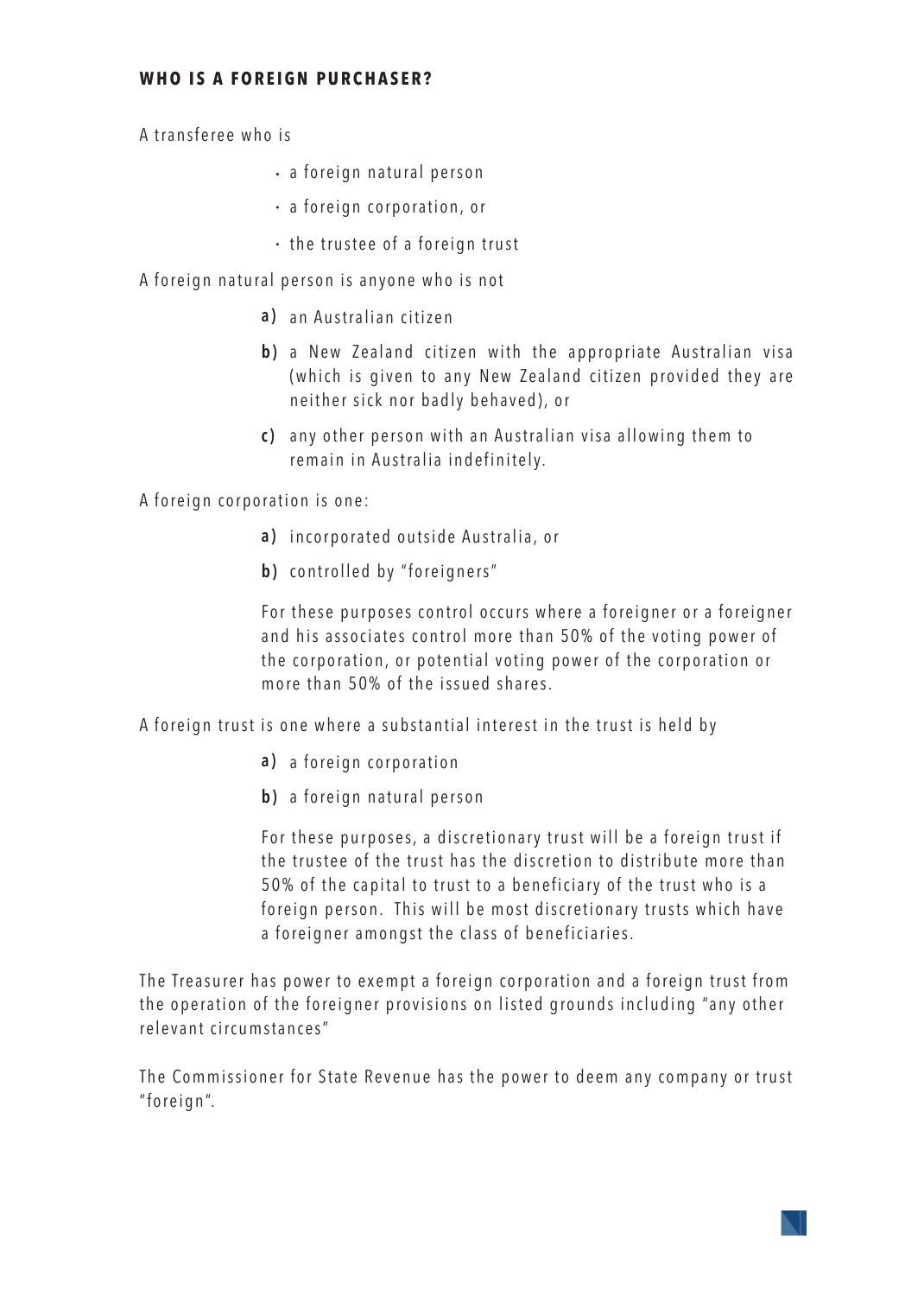#### **GENERAL EXCEPTIONS:**

The following exemptions are of no effect (in relation to the additional foreigner duty) where the transferee is a foreign purchaser:

Those applicable under Part 5 Duties Act which include (without limitation):

Change to trustee Transfer to or from a trustee or nominee Property passing to beneficiary of a trust Transfer to a special disability trust Transfers to a trustee of a superannuation trust Property passing to a beneficiary of a superannuation fund Property passing to a beneficiary under a will in conformity **with the terms of the will**

This appears to be equivalent to a death or probate duty

Transfers between spouses, same sex couples **Transfers resulting from breakdown of marriage** Transfers resulting from bankruptcy and administration

The "off the plan" duty concession is not available

The "partition of land" concession is not available

#### **LAND HOLDER DUTY**

Land Holder Duty has been amended to mirror the transfer provisions described above.

## **CAPITAL GAINS TAX WITHHOLDING PAYMENT FOR FOREIGNERS**

From 1 July 2016, the purchaser of certain types of Australian property will be obliged where the seller is a foreigner to hold back 10% of the purchase price at settlement and remit the 10% to the federal government at settlement.

While foreign residents have for a long time been subject to capital gains tax on any capital gain they make in relation to disposals of certain types of Australian assets, compliance has been low and the ATO struggles to collect.

The change in the law is designed to remedy that situation.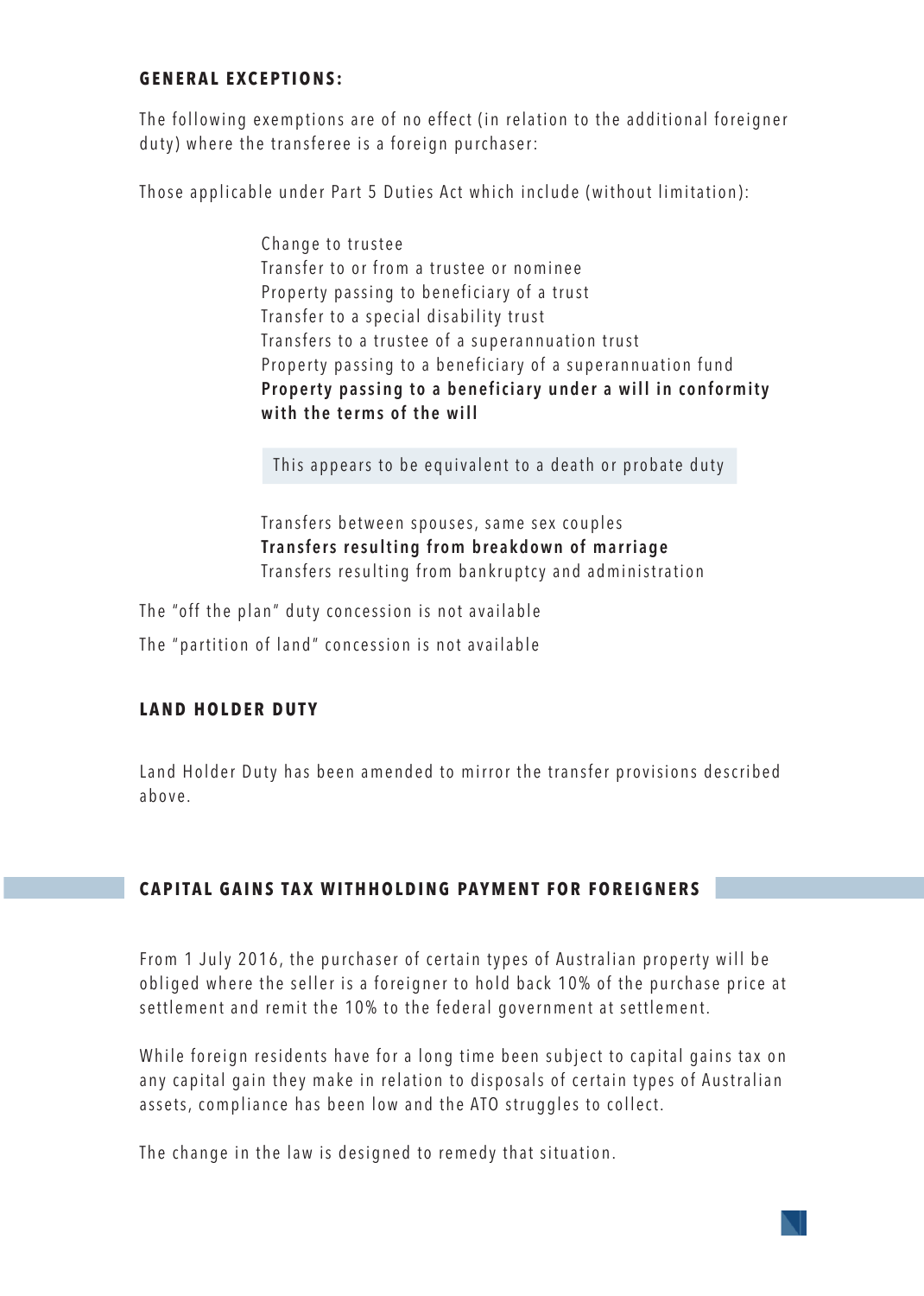#### **ASSETS CONCERNED**

The types of asset which attract the operation of the tax include:

- $\cdot$  direct or indirect interests in taxable Australian real property (including leases, mining, quarrying and prospecting rights),
- $\cdot$  rights and options with respect to these assets.

## **EXCLUSIONS**

Assets which fall within the following categories are excluded:

- real property transactions valued under \$2 million;
- $\cdot$  transactions conducted through a stock exchange;
- an arrangement subject to an existing withholding tax obligation;
- the seller is under external administration (eq liquidation) or in bankruptcy.

#### **AVOIDING THE WITHHOLDING TAX**

In order for the seller to receive the full purchase price (no withholding) in connection with taxable Australian real property, the seller must provide the purchaser with a clearance certificate from the ATO at or prior to settlement. This applies to all sellers, regardless of whether a seller is a resident or a non resident.

In respect of those classes of assets covered by the law which are not taxable Australian real property, as an alternative to obtaining a clearance certificate, the seller can make a declaration to the effect that the seller is a tax resident of Australia at the time of making the declaration. In these circumstances, the purchaser need not withhold.

Where the foreign seller has tax withheld, it is available to him as a credit against his Australian taxation obligations.

#### **EXAMPLE**

Louis purchases real estate in Melbourne from Lucas for \$3 million.

Although Louis believes that Lucas is an Australian resident, unless Lucas provides Louis with an ATO clearance certificate, Lucas will be considered a relevant foreign resident. Louis would need to make a withholding payment to the ATO under the new law.